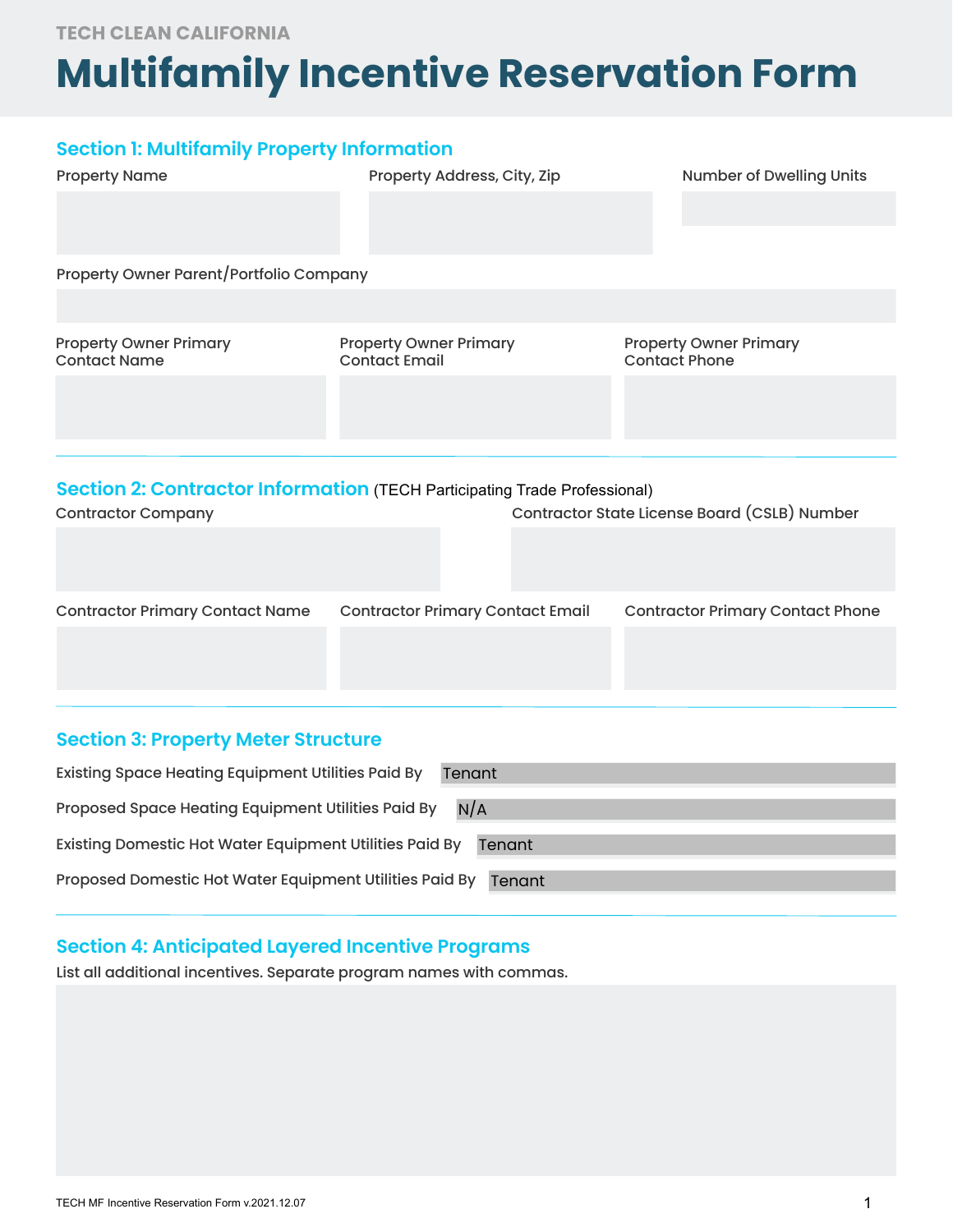| <b>Section 5: Reserved Qualifying Equipment Scope of Work</b> |                                                |                                                                  |                                                                                                         |     |                        |
|---------------------------------------------------------------|------------------------------------------------|------------------------------------------------------------------|---------------------------------------------------------------------------------------------------------|-----|------------------------|
| 5a. Heat Pump Water Heater (HPWH)                             |                                                |                                                                  |                                                                                                         |     |                        |
| <b>System Type</b>                                            | <b>Previous Water</b>                          | <b>HPWH Tank Size</b>                                            | <b>Incentive for</b><br><b>Individual Apartment</b>                                                     | Qty | <b>Total Incentive</b> |
|                                                               | <b>Heating Source</b>                          |                                                                  | <b>Per Equipment</b>                                                                                    |     |                        |
| <b>Individual</b>                                             | Gas/Propane to                                 | < 55 Gallons                                                     | \$1,400                                                                                                 |     |                        |
| <b>HPWH</b>                                                   | <b>HPWH</b>                                    | $\geq$ 55 Gallons                                                | \$2,100                                                                                                 |     |                        |
| (In-Apartment<br>or Communal<br>Spaces)                       | Electric<br>Resistance to<br><b>HPWH</b>       | All                                                              | \$700                                                                                                   |     |                        |
| <b>System Type</b>                                            | <b>Previous Water</b><br><b>Heating Source</b> | <b>HPWH Tank Size</b>                                            | <b>Incentive for</b><br><b>Equipment serving 2+</b><br><b>Apartments</b>                                | Qty | <b>Total Incentive</b> |
|                                                               |                                                |                                                                  | <b>Per Apartment Served</b>                                                                             |     |                        |
| <b>Central HPWH</b>                                           | All Non-Heat<br>Pump Systems                   | < 15 Gallons<br>per Bedroom Served                               | \$1,200                                                                                                 |     |                        |
|                                                               |                                                | $\geq$ 15 Gallons<br>per Bedroom Served                          | \$1,800                                                                                                 |     |                        |
| Pool or Spa<br><b>Heating</b>                                 | All Non-Heat<br>Pump Systems                   | Heat Pump Pool Heating                                           | \$2,500 / equipment                                                                                     |     |                        |
| <b>5b. HVAC Heat Pumps</b>                                    |                                                |                                                                  |                                                                                                         |     |                        |
| <b>System Type</b>                                            | <b>Previous Space</b><br><b>Heating Source</b> | <b>HVAC Type</b>                                                 | <b>Incentive for</b><br><b>Individual Apartment</b>                                                     | Qty | <b>Total Incentive</b> |
|                                                               | Non-Heat Pump<br>Systems                       | Split or Rooftop<br><b>Heat Pump</b><br>(Ducted or Ductless)     | <b>Per Equipment</b><br>\$2,000                                                                         |     |                        |
| Individual<br><b>Apartment HVAC</b>                           | All except PTHPs                               | PTHP, SPVHP, or unitary<br>through the wall/ceiling Heat<br>Pump | \$500<br>(Single or Two Stage<br>Compressor)                                                            |     |                        |
|                                                               |                                                |                                                                  | \$1,000<br>(Variable Capacity/Inverter<br>Driven)                                                       |     |                        |
| <b>System Type</b>                                            | <b>Previous Space</b><br><b>Heating Source</b> | <b>HVAC Type</b>                                                 | <b>Incentive for</b><br><b>Equipment serving 2+</b><br><b>Apartments</b><br><b>Per Apartment Served</b> | Qty | <b>Total Incentive</b> |
| <b>Central HVAC</b><br>(2+ Apartments)                        | Non-Heat Pump<br>Systems                       | HP HVAC equipment<br>serving multiple apts                       | \$1,000                                                                                                 |     |                        |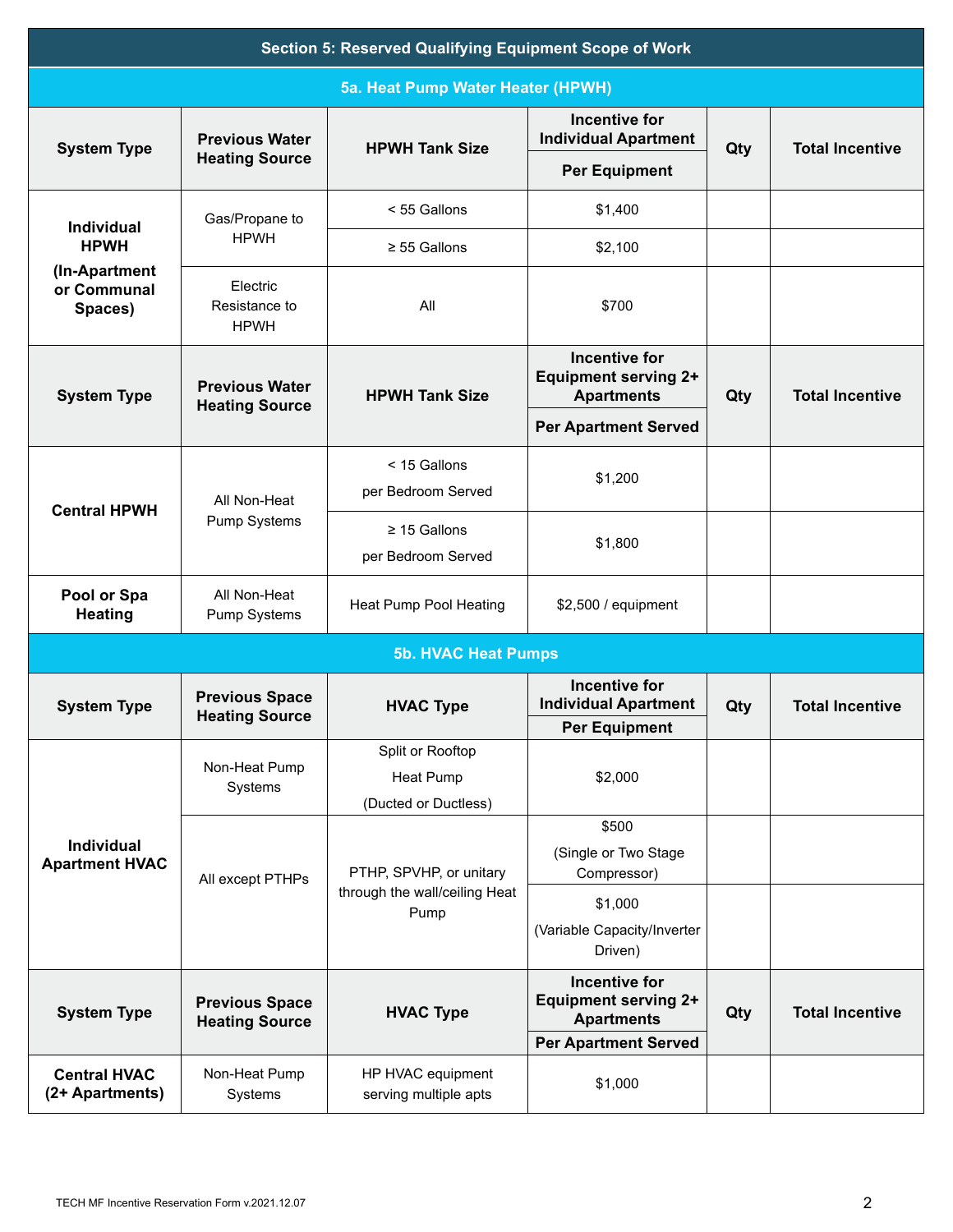| 5b. HVAC Heat Pumps, continued                                         |                                                                                                                                                 |                                                                                                        |                                                                                                         |     |                                  |
|------------------------------------------------------------------------|-------------------------------------------------------------------------------------------------------------------------------------------------|--------------------------------------------------------------------------------------------------------|---------------------------------------------------------------------------------------------------------|-----|----------------------------------|
| <b>System Type</b>                                                     | <b>Previous Space</b><br><b>Heating Source</b>                                                                                                  | <b>HVAC Type</b>                                                                                       | Incentive per<br><b>Equipment</b>                                                                       | Qty | <b>Total</b><br><b>Incentive</b> |
|                                                                        | Non-Heat Pump<br>Systems                                                                                                                        | Split or Rooftop Heat Pump<br>(Ducted or Ductless)                                                     | \$1,800                                                                                                 |     |                                  |
| <b>Communal Area</b><br>(Non-Apartment)<br><b>HVAC</b>                 | All Except PTHPs                                                                                                                                | PTHP, SPVHP, or unitary<br>through the wall/ceiling<br><b>Heat Pump</b>                                | \$300<br>(Single Stage or Two<br>Stage Compressor)<br>\$800<br>(Variable Capacity /<br>Inverter Driven) |     |                                  |
| <b>5c. Electrical Upgrades</b>                                         |                                                                                                                                                 |                                                                                                        |                                                                                                         |     |                                  |
| <b>System Type</b>                                                     | <b>Previous</b><br><b>Equipment</b>                                                                                                             | <b>Upgrade Type</b>                                                                                    | <b>TECH Incentive (per</b><br><b>Apartment Receiving</b><br><b>Electrical Upgrade)</b>                  | Qty | <b>Total</b><br><b>Incentive</b> |
| Individual<br><b>Apartment</b><br><b>Electrical</b><br><b>Upgrades</b> | Undersized<br>apartment electrical<br>infrastructure that<br>is upgraded as part<br>of an apartment's<br><b>HPWH or HP HVAC</b><br>installation | Apartment Panel or Sub<br>Panel Upgrades, Feeder<br>Upgrades, or Service<br><b>Disconnect Upgrades</b> | \$1,400                                                                                                 |     |                                  |
| <b>Total TECH Standard Incentive Reserved</b>                          |                                                                                                                                                 |                                                                                                        |                                                                                                         |     |                                  |

## **Section 6: TECH Pilot Information**

Is this project participating in an approved TECH pilot?

Yes

TECH Pilot Work Scope:

Total TECH Pilot Incentive Reserved (if applicable)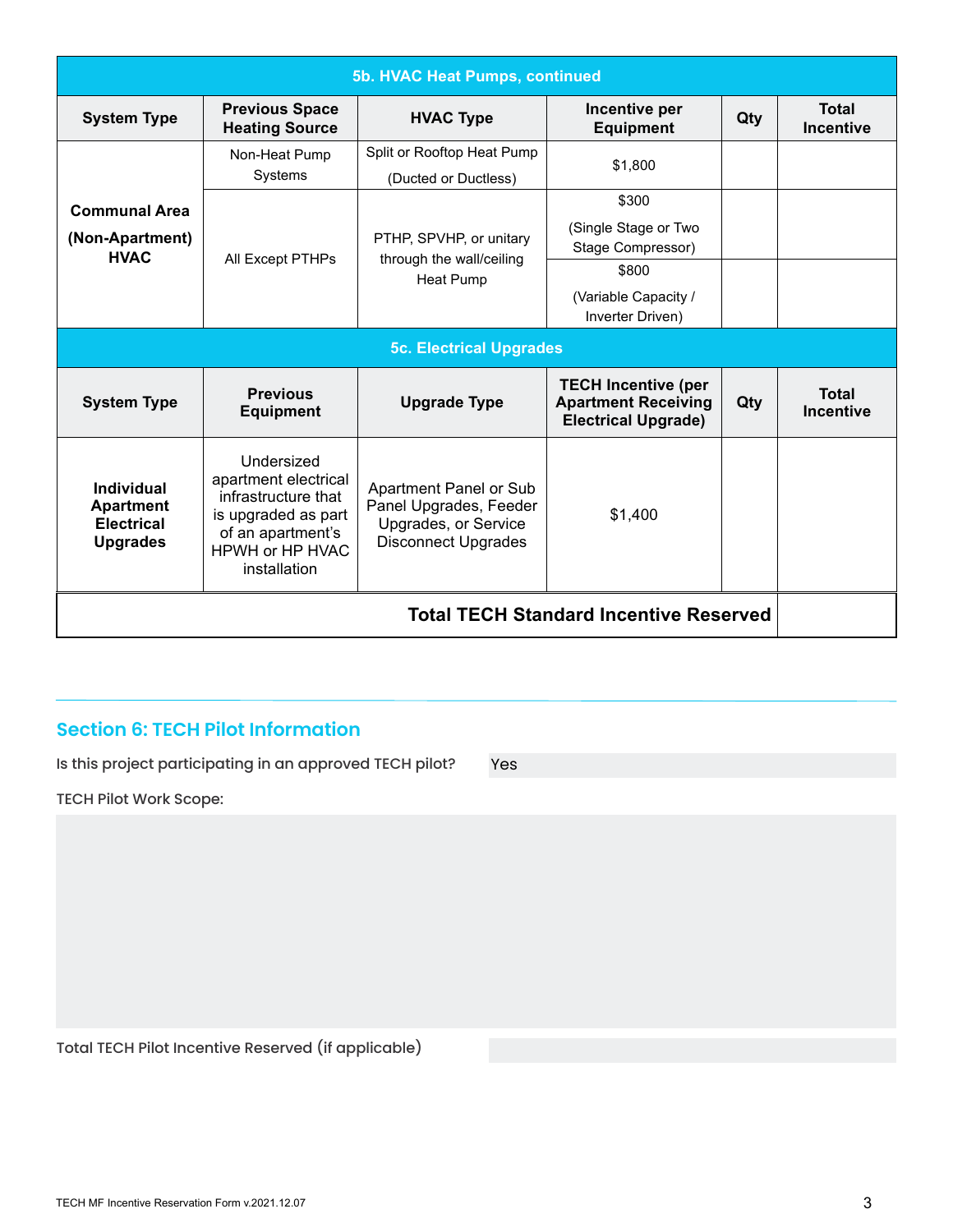## **Section 8: Signatures**

*By signing below, Property Owner and Contractor ("Reservation Parties") agree to use best efforts to implement each Qualifying Equipment listed in the Reserved Scope of Work above, and hereby agree to be bound by the TECH Standard Multifamily Incentive Reservation Terms and Conditions, attached and incorporated herein. Reservation Parties acknowledge that changes to the work scope may result in incentive changes or disqualification, and that measures must meet TECH Qualifying Equipment Requirements as outlined in Appendix A. Reservation Parties acknowledge and agree that TECH incentives will be paid to the TECH Participating Trade Professional ("Contractor") completing the TECH Incentive Application after the completion of Qualifying Equipment installation, in accordance with the TECH Trade Professional Participation Agreement executed by Contractor.*

| <b>Party</b>                                                                                                    | <b>Printed Name</b> | <b>Signature</b> | <b>Date</b> |  |  |
|-----------------------------------------------------------------------------------------------------------------|---------------------|------------------|-------------|--|--|
| <b>Property Owner</b><br><b>Primary Contact</b>                                                                 |                     |                  |             |  |  |
| <b>Participating Contractor</b><br><b>Primary Contact</b>                                                       |                     |                  |             |  |  |
| For office use only                                                                                             |                     |                  |             |  |  |
| Final signature authorizing approval and start date of 12-month expiration (subject to extension upon approval) |                     |                  |             |  |  |
| <b>TECH Incentive</b><br><b>Manager</b>                                                                         |                     |                  |             |  |  |

#### **Next Steps**

- 1. Coordinate with TECH Clean California representatives to complete reservation form, as needed
- 2. Once completed and signed by Property Owner Primary Contact and Participating Contractor Primary Contact, submit completed reservation form to: techmf@aea.us.org
- 3. TECH Incentive Manager will review the reservation form and either approve or respond to all parties with relevant comments needing to be addressed prior to approval
- 4. Once approved, the TECH Incentive Manager will send countersigned reservation form to all parties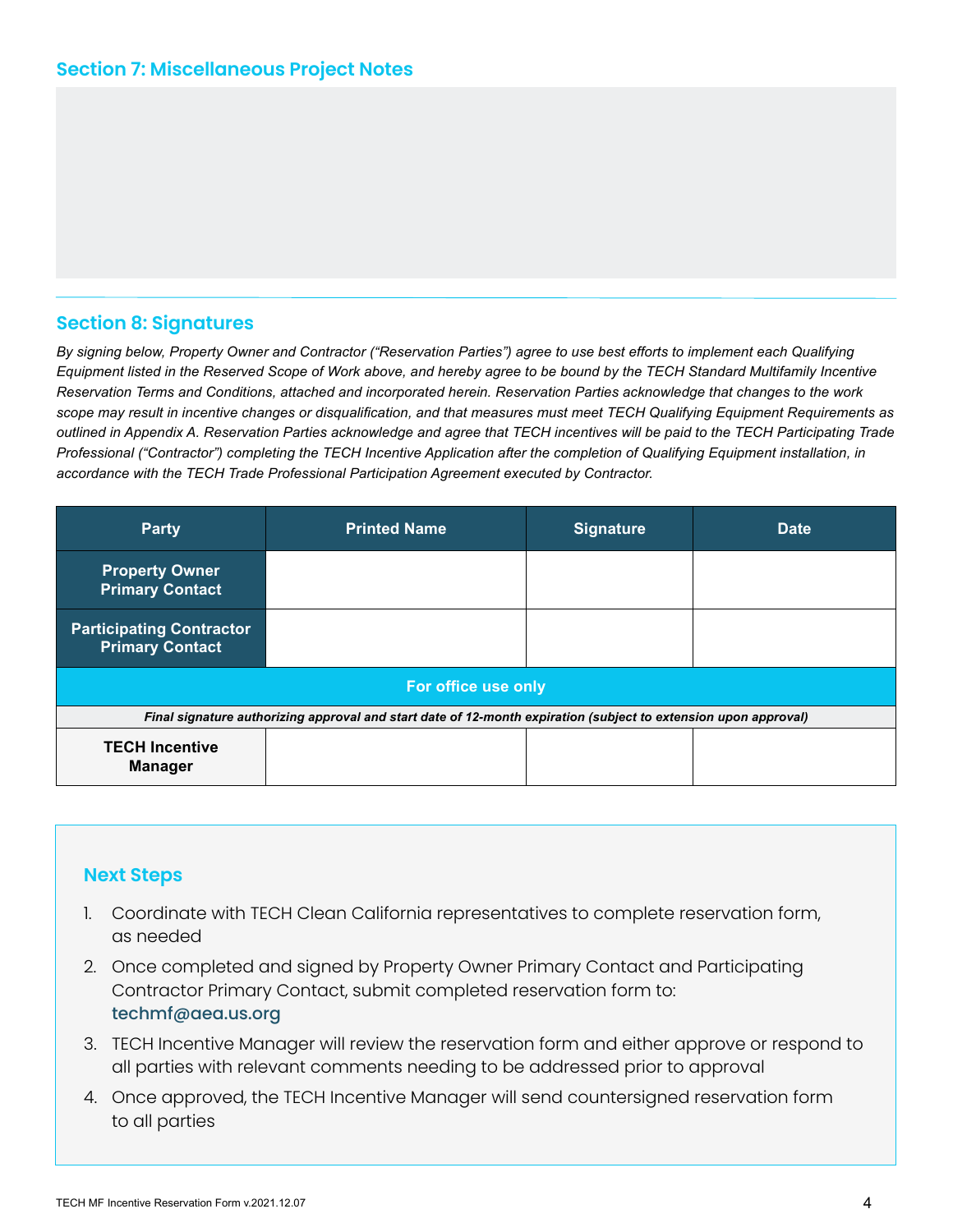# **TECH Clean California Multifamily Incentive Reservation Form Terms and Conditions**

## **TECH Clean California Description**

The TECH Clean California initiative (hereafter referred to as "TECH" or "Program") supports the installation of Heat Pump Water Heaters ("HPWH") and HVAC Heat Pumps ("HP") in California Gas Corporation Territory. TECH provides incentives to Participating Trade Professionals for selling and installing qualifying HPWHs and HPs to residential customers residing in a zip code served by a California Gas Corporation.

Cohen Ventures, Inc. dba Energy Solutions (hereinafter referred to as "Energy Solutions" or "Program Implementer") is implementing the program on behalf of The California Public Utilities Commission ("CPUC"). To participate in TECH, Participating Trade Professionals are required to sign a Participation Agreement agreeing to the terms and conditions of participation.

In order for Participating Trade Professionals and Multifamily Property Owners to reserve, and for Participating Trade Professionals to receive Incentives for equipment installed in Multifamily Properties, both parties (the "Reservation Parties") are required to sign TECH Standard Multifamily Incentive Reservation Form (hereafter referred to as "Reservation Form") and are agreeing to the Reservation Form terms and conditions set forth herein (the "Terms and Conditions").

## **Reservation Term**

The incentive reservations listed in the Reservation Form ("Incentive Reservation(s)" shall expire 12 months after the Final Reservation Form Approval Date, resulting in a loss of incentive reservation position unless an extension is granted in writing by the Program Implementer. If complexities of the project require more time, the Multifamily Property Owner or Participating Trade Professional must notify Energy Solutions in writing with a proposed schedule and request an extension. In all instances, the Reservation Form shall expire on December 31, 2023. Pending incentive fund availability, Reservation Forms needing to be maintained beyond December 31, 2023, shall require a replacement Reservation Form to be executed by the Reservation Parties and approval by the Energy Solutions TECH MF Incentive Manager. Such replacement Reservation Form may be subject to updated program terms, incentive amounts, and requirements.

The Program may be modified or terminated by Energy Solutions at any time. Incentive amounts are subject to change without notice. If such situations arise, good faith efforts will be made by Energy Solutions to honor all Incentive commitments made in the approved Reservation Form, provided Qualifying Equipment has been installed by the Participating Trade Professional within the timeline as specified in the Reservation Form and associated Terms and Conditions.

## **Definitions**

When used in these Terms and Conditions, the following terms, with initial capitalization, have the meanings specified below:

"Final Reservation Approval Date" refers to the date the reservation form was approved and signed by the Energy Solutions TECH MF Incentive Manager.

"Gas Corporation" refers to any gas investor-owned utility ("IOU") active within the State of California. The gas IOUs within California include Pacific Gas & Electric ("PG&E"), Southern California Gas ("SoCal Gas"), San Diego Gas & Electric ("SDG&E"), Southwest Gas ("SW Gas").

"Incentive Application" refers to the form Participating Trade Professional must complete and submit to Energy Solutions in order to request reimbursement of Incentives for Qualifying Equipment. The process for submitting an Incentive Application is included in Exhibit A of the TECH Trade Professional Participation Agreement.

"Multifamily Property" or "Property" means eligible multifamily property with five or more dwelling units that is located in a zip code served by a Gas Corporation that has available Incentives being offered.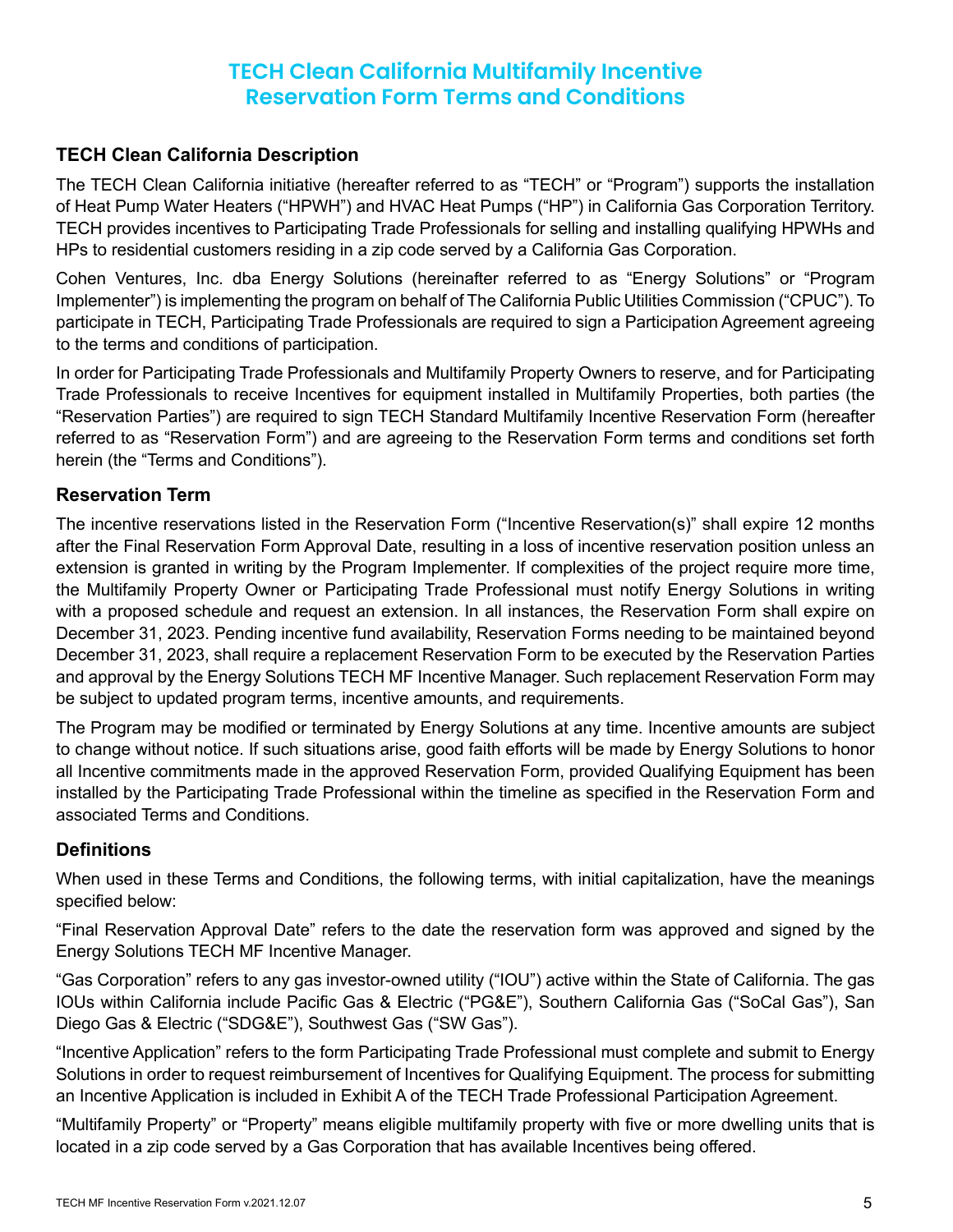"Multifamily Property Owner" refers to the primary owner and decision maker of the multifamily property or portfolio of multifamily properties.

"Participating Trade Professional" means an entity that participates in any TECH Initiative program. The CPUC, at its sole discretion, reserves the right to review and approve if an organization is a Participating Trade Professional.

"Qualifying Equipment" means that the equipment and systems that are eligible for Incentives.

"TECH Incentive" or "Incentive" means financial reimbursement (e.g., incentives) to Participating Trade Professional paid pursuant to the TECH Trade Professional Participation Agreement to encourage the installation of HPs and HPWHs. The Incentive for each Qualifying Equipment will be set forth on the TECH Qualifying Equipment Requirements and Incentive Amounts contained herein, as such may be modified on future Reservation Forms and their associated Terms and Conditions.

"TECH Incentive Cap" refers to the maximum available TECH financial reimbursement a TECH Trade Professional or Multifamily Property Owner's Properties can obtain across all multifamily participations in the TECH initiative.

"TECH Trade Professional Participation Agreement" refers to the legally binding enrollment document that the participating Trade Professional must agree to and sign prior to be being enrolled in the Program.

## **Terms and Conditions**

In order for a trade professional to be eligible for TECH Incentives and reserve funds under this Agreement, they must be a Participating Trade Professional installing TECH reserved measures, have successfully completed TECH enrollment requirements outlined in the TECH Trade Professional Participation Agreement, and have executed and are in compliance with the TECH Trade Professional Participation Agreement under the Program. Multifamily Property Owner acknowledges that any trade professional who does not comply with the aforementioned TECH enrollment requirements will not be eligible for incentives. The Trade Professional listed on the Reservation Form must have an executed TECH Trade Professional Participation Agreement prior to the Final Reservation Approval Date.

The amounts of the Incentives for which Qualifying Equipment and Properties are eligible are set forth in the Reservation Form. Variances in equipment quantities, efficiencies, types, or other scope details that occur after the Reservation Form has been signed may result in a decrease in the final Incentive amount. If variances in work scope details occurring after the Reservation Form has been signed would result in an increase in the final Incentive amount, an updated Reservation Form must be submitted and approved by Energy Solutions to authorize an increase in Incentive funds being reserved. Final Incentive amounts will be based on the submission of a completed Participating Trade Professional Incentive Application, as outlined in the TECH Trade Professional Participation Agreement, after the completion of the Qualifying Equipment installation(s). The final Incentive amount, including other layered incentives, cannot exceed total cost of the Qualifying Equipment.

Participating Trade Professional may receive TECH Incentives for approved Qualifying Equipment installed on multiple Multifamily Properties but shall be limited to an aggregate total of \$3,000,000 in TECH Incentives ("TECH Incentive Cap") across all Properties and Qualifying Equipment. Multifamily Property Owner may have multiple Properties installing TECH Qualifying Equipment but shall be limited to an aggregate total TECH Incentive Cap of \$3,000,000 in TECH Incentives across all Properties and Qualifying Equipment. TECH Incentive participation caps are subject to modification on an ongoing basis.

All equipment and installation requirements shall comply with TECH Qualifying Equipment requirements as detailed in the "TECH Clean California Initiative Multifamily Qualifying Equipment" document attached to the Reservation Form in Appendix A. Non-compliance with requirements may result in disqualification or reduction of Incentives. The Reservation Parties further acknowledge and agree that Energy Solutions or CPUC reserve the right to reject a Reservation Form for any reason, at any time, and that upon rejection, Energy Solutions and CPUC shall have no further obligation to Reservation Parties as it relates to the Incentive amounts outlined on the executed and approved Reservation Form.

Energy Solutions may use specific information including Property name, Participating Trade Professional name(s), Property addresses, planned Qualifying Equipment, Incentive reservation amounts, and timeline projections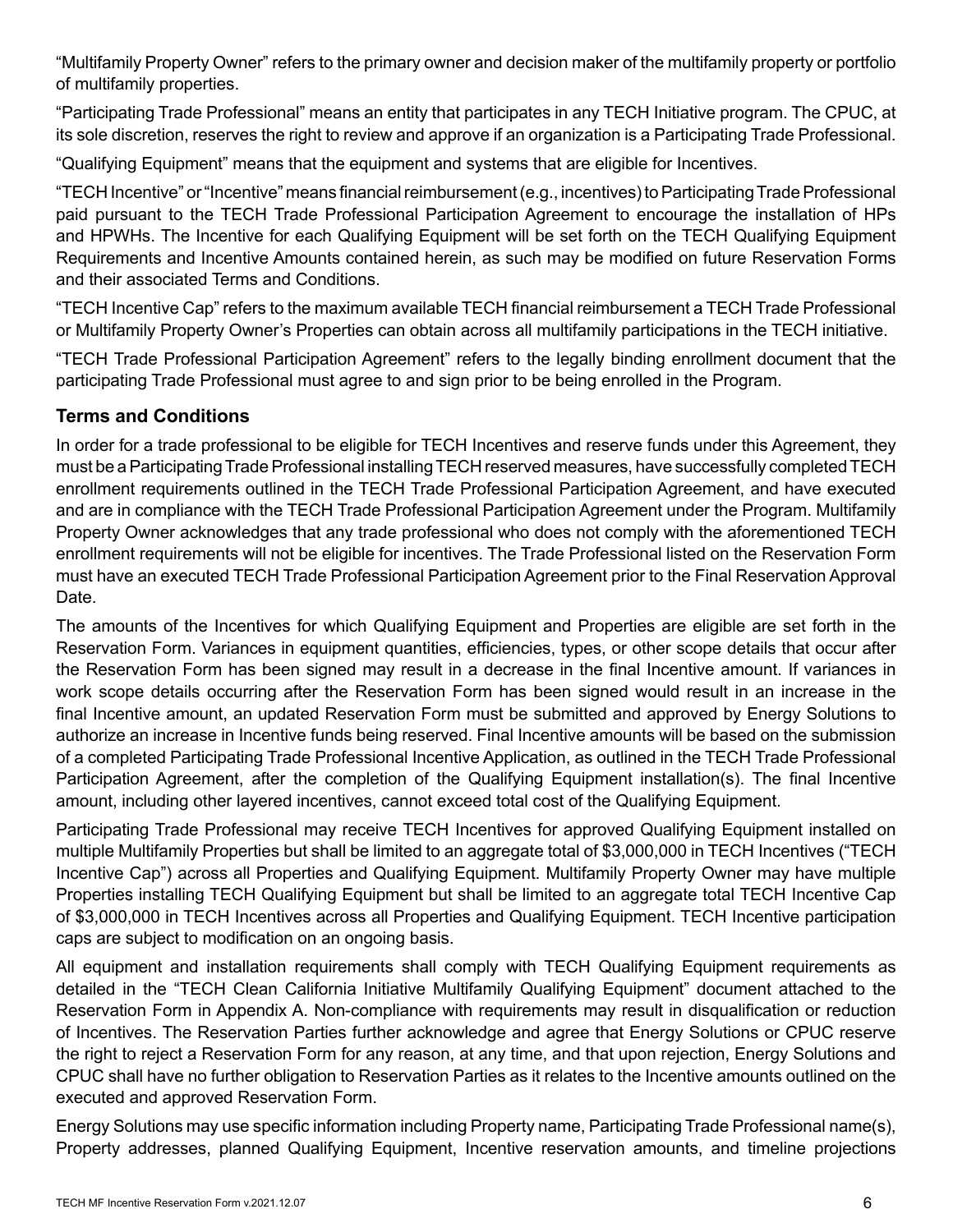including but not limited to the following purposes: to fulfill reporting requirements to SCE and/or the CPUC, for coordination with other programs providing leveraged funds, and for conveying the status of project activity to the local government jurisdictions in which the project is located. Project information may be presented in aggregate level with other Properties in the Program, as part of a list of projects, or with Multifamily Property Owner and Participating Trade Professional's consent in a project-specific case study.

Energy Solutions and the CPUC are not responsible for any taxes which may be imposed on the Multifamily Property Owner or Participating Trade Professional as a result of Qualifying Equipment installed under TECH or any Tech Incentive payments.

Energy Solutions and CPUC make no representations or warranties, expressed or implied, including but not limited to warranties of merchantability and fitness for a particular purpose. Neither the Program Implementer nor the CPUC represents or guarantees that installation of the Qualifying Equipment purchased or installed pursuant to TECH will result in energy cost savings. In addition to the other requirements set forth herein, in order to receive an Incentive through TECH, products must meet TECH Qualifying Equipment requirements.

Multifamily Property Owner and Participating Trade Professional are solely responsible for design and installation of the Qualifying Equipment. Energy Solutions' or CPUC's review of the design, construction, operation or maintenance of the Qualifying Equipment, does not constitute an examination or representation of any kind regarding the Qualifying Equipment, including their economic or technical feasibility, operational capability, or reliability. Nothing herein, or in the Program, shall cause Participating Trade Professional to be an agent of or joint venturer with CPUC or Energy Solutions for any purpose, and the Participating Trade Professional shall have no authority to take any action or make any representation on behalf of the CPUC or Energy Solutions.

The Reservation Parties agrees to jointly and severally defend, indemnify and hold harmless the Program Implementer and CPUC (including their respective affiliates, officers, directors, employees, regional representatives, agents, successors or assigns) (each an "Indemnified Party"), from and against any and all claims, demands, liabilities, losses, or causes of action (including, without limitation, court costs and reasonable attorney's fees) (collectively, "Losses") which arise out of or are connected with any of this Reservation Form, the Program or the Qualifying Equipment the installation and use of the Qualifying Equipment, or any of Participating Professional's representations or warranties.; provided, however, that the foregoing indemnification obligation will not apply to the extent such Losses are caused solely from the active negligence of the Indemnified Party.

The Multifamily Property Owner and Participating Trade Professional are solely responsible for the economic and technical feasibility, operational capability, and reliability of the Qualifying Equipment. Neither Energy Solutions nor CPUC shall have any responsibility or liability for injury to or death of any person or damage to any property in connection with the Reservation Parties' participation in TECH including the installation or use of the Qualifying Equipment. In no event will Energy Solutions or the CPUC be liable for any incidental, special or consequential damages. Participation in TECH is voluntary and there is no obligation to purchase any specific product or service.

All work must be in full compliance with the requirements of applicable laws, rules and regulations of authorities having governmental and regulatory jurisdiction.

The validity, construction, performance and application of these Terms and Conditions are governed by California law, and any lawsuit relating to this Participation Agreement must be brought exclusively in the California Superior Court for Alameda County, California.

In any action to enforce or interpret this Agreement the prevailing party shall be entitled to recover its reasonable attorney and expert fees.

Time is expressly declared of the essence herein.

#### **TECH Clean California TECH.info@energy-solution.com**

The TECH Clean California initiative is funded by California gas corporation ratepayers under the auspicious of the California Public Utilities Commission.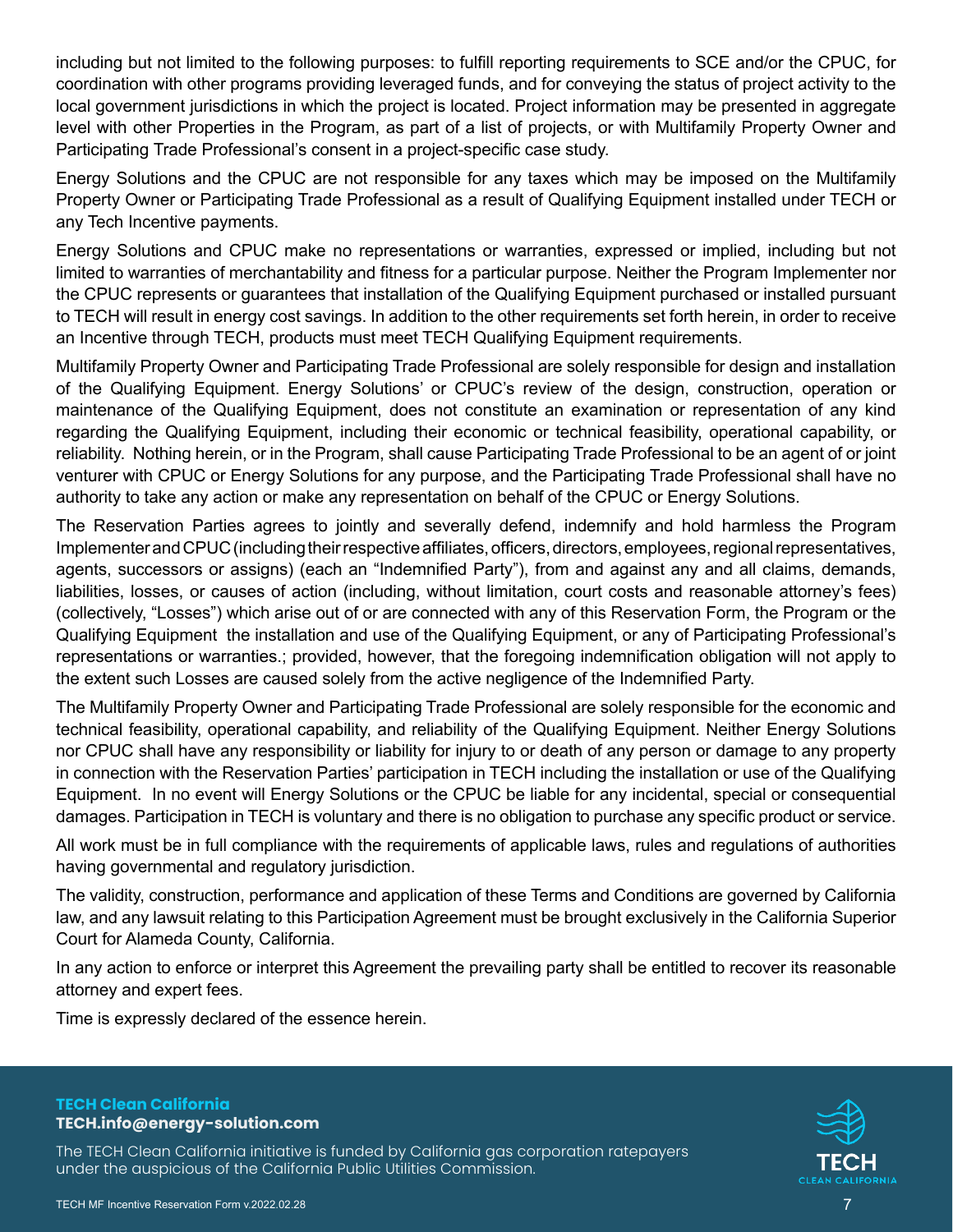# **Appendix A. TECH Clean California Initiative Multifamily Qualifying Equipment**

| <b>Multifamily Incentives - HPWH</b>                     |                                                          |                                                                                                                                                                                                                                                                                                                                                                                                                                                                                                                                                                                                                                                                                                                                                                                                                                                                                   |  |  |
|----------------------------------------------------------|----------------------------------------------------------|-----------------------------------------------------------------------------------------------------------------------------------------------------------------------------------------------------------------------------------------------------------------------------------------------------------------------------------------------------------------------------------------------------------------------------------------------------------------------------------------------------------------------------------------------------------------------------------------------------------------------------------------------------------------------------------------------------------------------------------------------------------------------------------------------------------------------------------------------------------------------------------|--|--|
| <b>System Type</b>                                       | <b>Previous</b><br><b>Water Heating</b><br><b>Source</b> | <b>Requirements</b>                                                                                                                                                                                                                                                                                                                                                                                                                                                                                                                                                                                                                                                                                                                                                                                                                                                               |  |  |
| <b>Individual HPWH</b><br>(In-Apt or Communal<br>Spaces) | Gas/Propane to<br><b>HPWH</b>                            | -240v Residential HPWHs: Multifamily requirements shall align<br>with standard single family HPWH incentive requirements. Unless                                                                                                                                                                                                                                                                                                                                                                                                                                                                                                                                                                                                                                                                                                                                                  |  |  |
|                                                          | <b>Electric</b><br>Resistance to<br><b>HPWH</b>          | otherwise changed, all units must be qualified as NEEA Tier 3 or<br>JA-13 compliant.<br>-120v "Plug-In" Residential HPWHs: All units are eligible,<br>regardless of NEEA tier.<br>-Thermostatic Mixing Valves are required on all HPWH systems<br>receiving multifamily incentives. The mixing valves can either be<br>embedded within the unit or as a separate addition.                                                                                                                                                                                                                                                                                                                                                                                                                                                                                                        |  |  |
| <b>Central HPWH</b>                                      | All Non-Heat<br><b>Pump Systems</b>                      | -Systems are 100% electric systems. No fossil fuel-heated<br>auxiliary systems, swing tanks, or parallel loop systems.<br>-For reservations signed on or after July 1, 2022, qualifying<br>Central HPWH systems must be listed on the QPL in accordance<br>with the NEEA v8 Advanced Water Heating Specification.<br>Reservations approved prior to July 1, 2022 using the equipment<br>qualification versions in effect at that time shall be honored.<br>-TMVs are required on all HPWH systems receiving multifamily<br>incentives. The TMVs can either be embedded within the unit or<br>as a separate addition.<br>-Storage volume based on tanks that are directly reheated by heat<br>pump components. Swing tanks, parallel loop tanks, or auxiliary<br>tanks that can only be heated by electric resistance elements are<br>not included in the HPWH volume calculation. |  |  |
| Pool or Spa Heating                                      | All Non-Heat<br>Pump Systems                             | •100% electric systems (no natural gas or propane auxiliary<br>systems). The system shall have a rated COP of ≥ 4.0 at 50F AT,<br>63% RH, and 80F WT in accordance with AHRI Standard 1160                                                                                                                                                                                                                                                                                                                                                                                                                                                                                                                                                                                                                                                                                        |  |  |